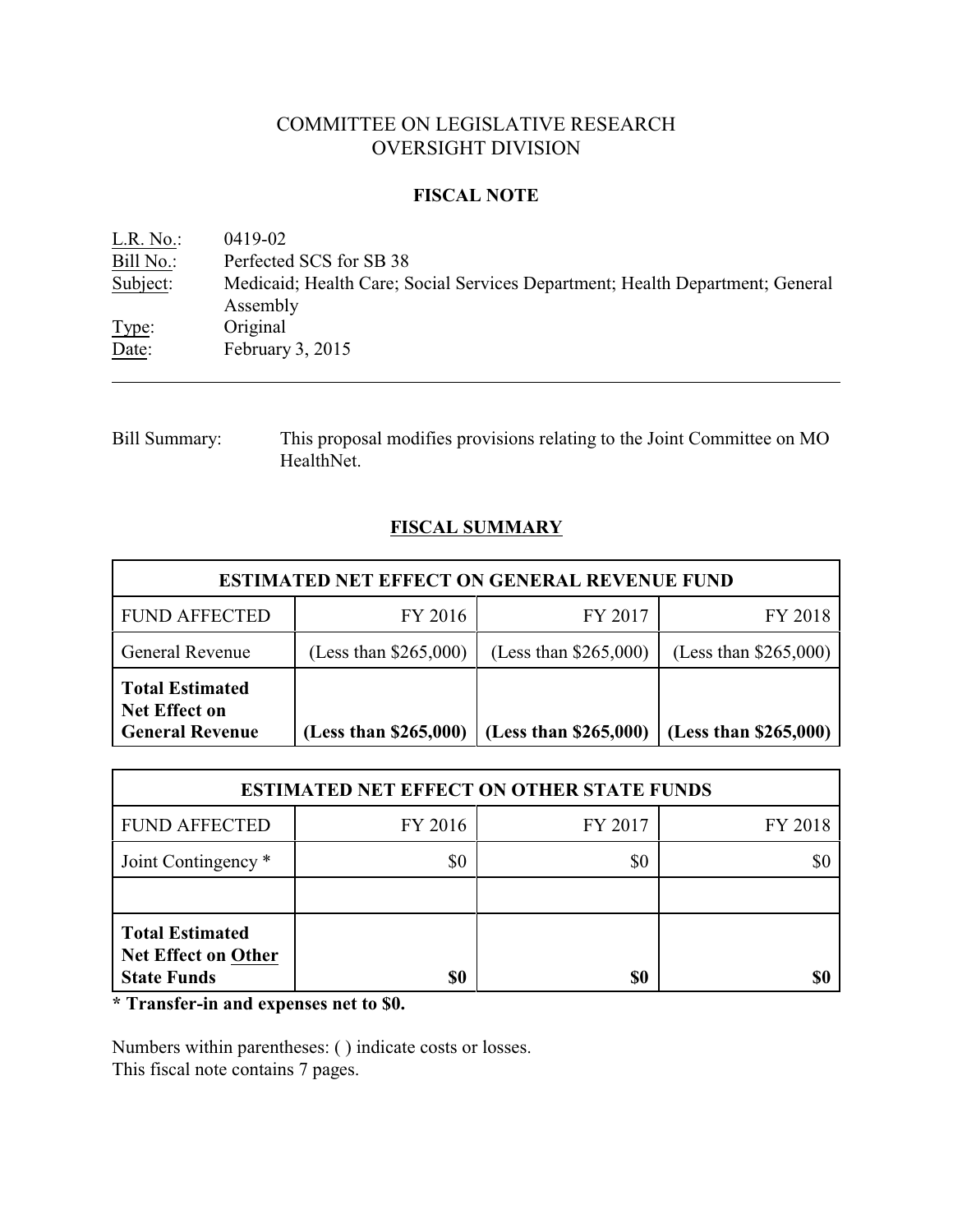L.R. No. 0419-02 Bill No. Perfected SCS for SB 38 Page 2 of 7 February 3, 2015

| <b>ESTIMATED NET EFFECT ON FEDERAL FUNDS</b>                        |         |         |         |  |  |
|---------------------------------------------------------------------|---------|---------|---------|--|--|
| <b>FUND AFFECTED</b>                                                | FY 2016 | FY 2017 | FY 2018 |  |  |
|                                                                     |         |         |         |  |  |
|                                                                     |         |         |         |  |  |
| <b>Total Estimated</b><br>Net Effect on All<br><b>Federal Funds</b> | \$0     | \$0     | SI)     |  |  |

| <b>ESTIMATED NET EFFECT ON FULL TIME EQUIVALENT (FTE)</b>    |         |         |         |  |
|--------------------------------------------------------------|---------|---------|---------|--|
| <b>FUND AFFECTED</b>                                         | FY 2016 | FY 2017 | FY 2018 |  |
|                                                              |         |         |         |  |
|                                                              |         |         |         |  |
| <b>Total Estimated</b><br><b>Net Effect on</b><br><b>FTE</b> |         |         |         |  |

 $\boxtimes$  Estimated Net Effect (expenditures or reduced revenues) expected to exceed \$100,000 in any of the three fiscal years after implementation of the act.

| <b>ESTIMATED NET EFFECT ON LOCAL FUNDS</b> |         |         |         |  |
|--------------------------------------------|---------|---------|---------|--|
| <b>FUND AFFECTED</b>                       | FY 2016 | FY 2017 | FY 2018 |  |
| <b>Local Government</b>                    | \$0     | \$0     | \$0     |  |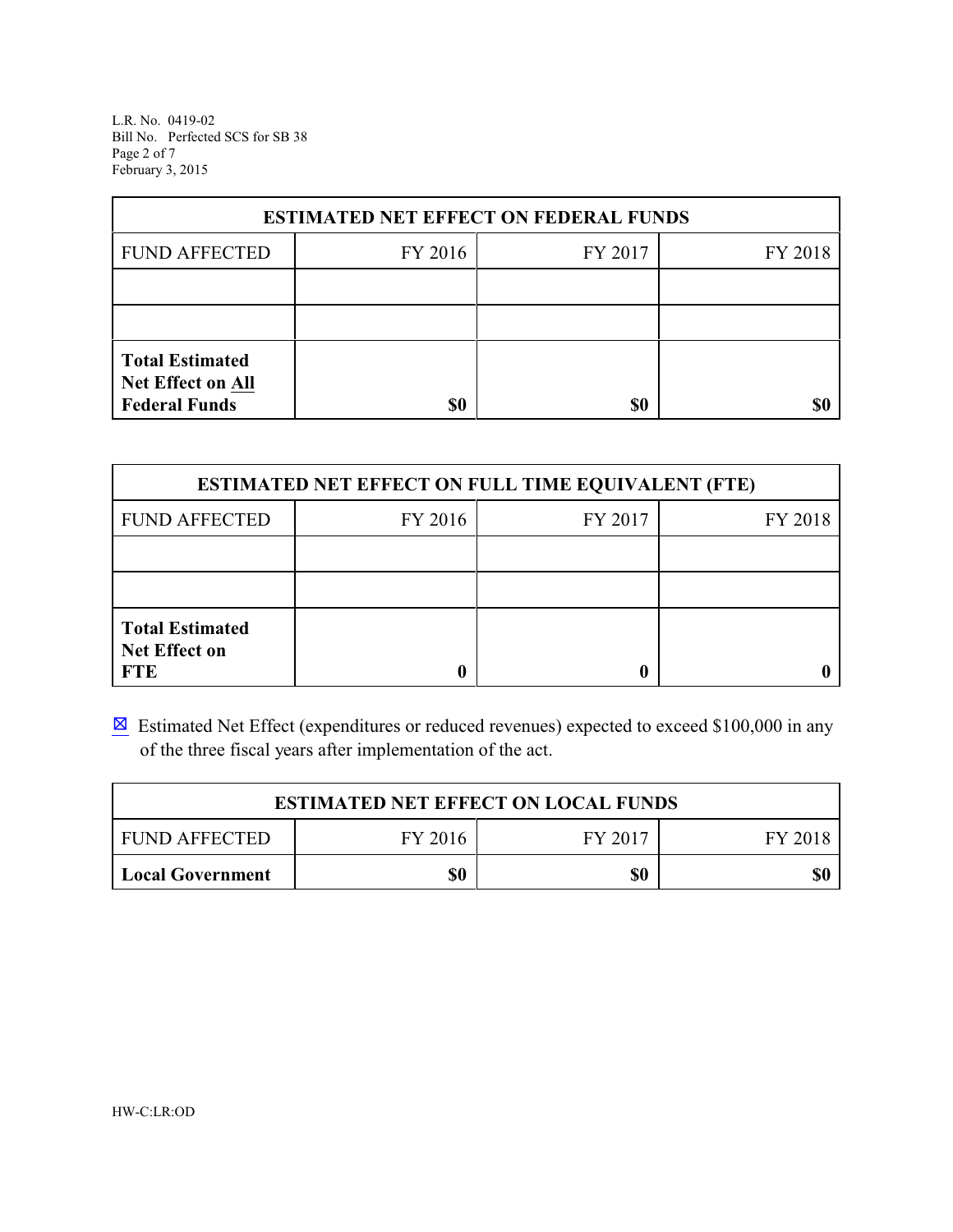L.R. No. 0419-02 Bill No. Perfected SCS for SB 38 Page 3 of 7 February 3, 2015

## **FISCAL ANALYSIS**

## ASSUMPTION

#### §208.952 - Joint Committee on MO HealthNet

Officials from the **Missouri Senate (Senate)** did not respond to **Oversight's** request for a statement of fiscal impact. However, in response to the previous version of this proposal, the Senate stated the proposal will have no fiscal impact to the Missouri Senate. However, the language of the proposal establishing a joint committee to study Medicaid issues will likely have a fiscal impact ranging from \$75,000 to \$165,000. This estimate is based on current appropriations (rounded) for the Joint Committees of: Education, \$75,000; Administrative Rules, \$124,000; and Retirement Systems, \$165,000. Costs of employment or consulting contracts to investigate MO HealthNet will depend on the area of specialization needed to complete the project. Also, actuarial services and/or economic forecasting for recipient demographics can range greatly; however, contract costs are likely to be less than \$100,000 annually.

**Oversight** will show a transfer of funds from the General Revenue Fund to the Joint Contingency Fund in an amount of "less than \$265,000" annually to cover the expenses of the Joint Committee on MO HealthNet and the contract/consulting costs to investigate MO HealthNet. Oversight assumes expenditures will equal funds transferred-in and will net to \$0.

Officials from **Department of Elementary and Secondary Education (DESE)** state, depending on the actions of the committee, there could be a cost to the department.

DESE will have access to some state information through the MO Health Information Network exchange. However, DESE does not collect the data required through this proposal, especially at the district level. DESE can capture districts' Medicaid revenue at the end of the year through the Annual Secretary of the Board Report (ASBR), but it has no way to project future costs and growth for each school. Costs are unknown.

**Oversight** assumes MO HealthNet growth projections, including enrollment growth categorized by population and geographic area will be primarily the responsibility of the Department of Social Services and DESE will have minimal costs associated with this provision of the proposal.

Officials from the **Office of State Public Defender (DPD)** did not respond to **Oversight's** request for a statement of fiscal impact. However, in response to the previous version of this proposal, the SPD stated for the purpose of this proposed legislation, the SPD cannot assume that existing staff will provide competent, effective representation for any new cases where indigent persons are charged with the proposed new crime of providing false information to the Joint Committee on MO HealthNet, a new Class A misdemeanor.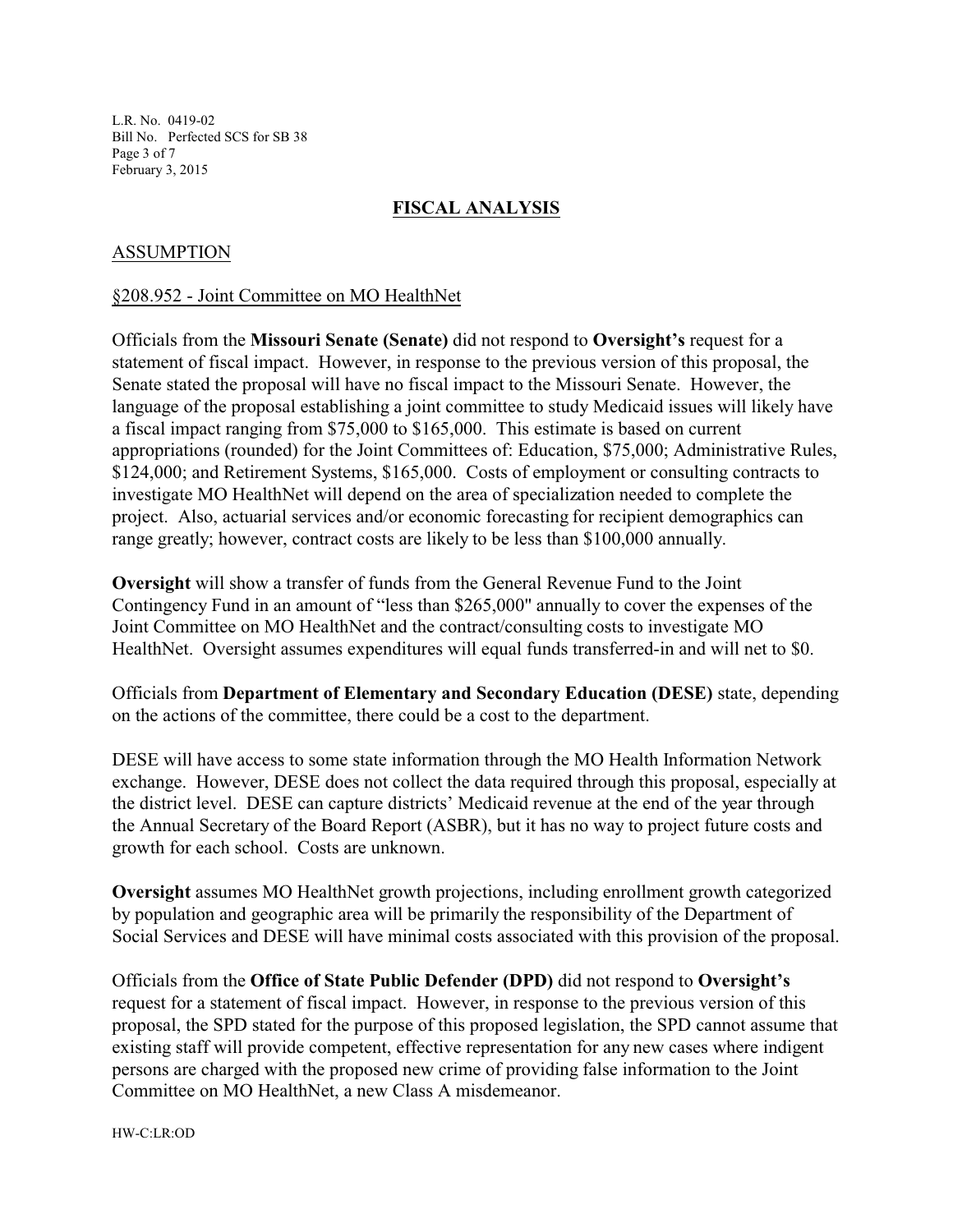L.R. No. 0419-02 Bill No. Perfected SCS for SB 38 Page 4 of 7 February 3, 2015

#### ASSUMPTION (continued)

While the number of new cases (or cases with increased penalties) may be too few or uncertain to request additional funding for this specific bill, the SPD will continue to request sufficient appropriations to provide effective representation in all cases.

**Oversight** assumes the SPD can absorb the additional caseload that may result from this proposal.

Officials from the **Missouri Office of Prosecution Services (MOPS)** assume the proposal will have no measurable impact to MOPS.

Officials from the **Department of Corrections (DOC)** state penalty provisions for violations, the component of the proposal to have a potential fiscal impact for DOC, is for a class A misdemeanor. The DOC would not supervise these class A misdemeanor cases. Therefore, this proposal, as written, would have no fiscal impact on the DOC.

Officials from the **Department of Health and Senior Services**, the **Department of Insurance, Financial Institutions and Professional Registration**, the **Department of Mental Health**, the **Department of Social Services** and the **Office of State Courts Administrator** each assume the proposal would not fiscally impact their respective agencies.

Officials from the **Missouri House of Representatives (MHR)** did not respond to **Oversight's** request for a statement of fiscal impact. However, in response to the previous version of this proposal, the MHR stated the bill provides that expenses will be paid from the Joint Contingent Fund **or** the House and Senate Contingent Funds until an appropriation is made. For fiscal note purposes, the MHR assumes they would be responsible for half of the cost for staff, (estimated at \$125,000), half of the cost for equipment and expense (estimated at \$125,000), and committee member expenses of \$6,000 (10 members X 3 meetings per year X \$200 per member) for the Joint Committee on MO HealthNet. Therefore, the MHR assumes it could be responsible for approximately  $$128,000$  ( $$125,000$  staff +  $$125,000$  E&E +  $$6,000$  member expenses =  $$256,000/2 = $128,000$ .

**Oversight** notes 208.952.3 of the proposal provides that the committee will meet "at least twice per year" and will not adjust MHR's estimate of expenses for three (3) meetings per year as it is not a significant amount (\$2,000). Expenses proposed by the MHR appear to be in line with information provided by the Senate. Oversight will use the information provided by the Senate because of the costs provided for several joint committees and the inclusion of potential employment/contract costs. Oversight further assumes an appropriation will be made for the Joint Contingency Fund.

HW-C:LR:OD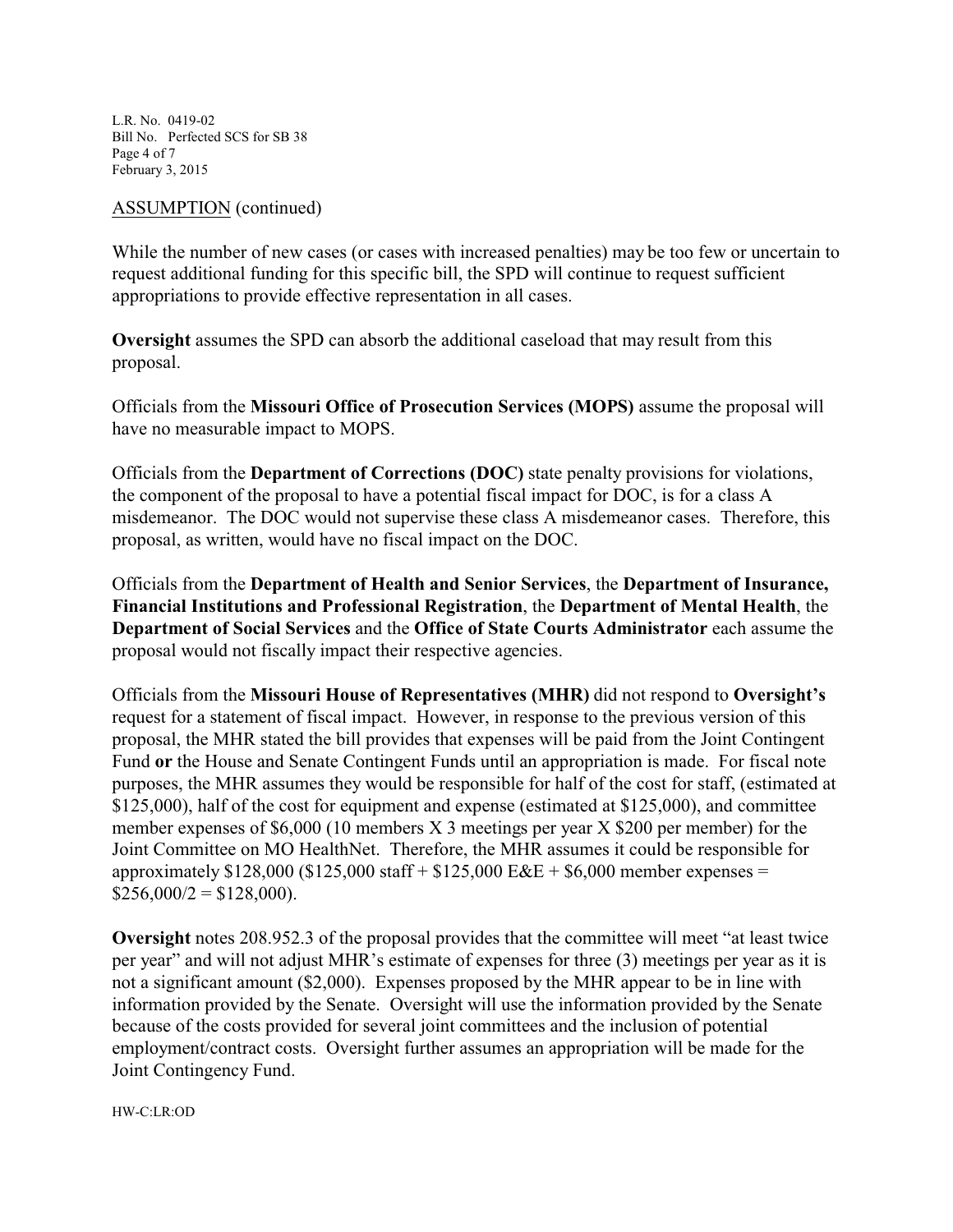L.R. No. 0419-02 Bill No. Perfected SCS for SB 38 Page 5 of 7 February 3, 2015

| FISCAL IMPACT - State Government                                                                                                                                | FY 2016<br>$(10 \text{ Mo.})$ | FY 2017                  | FY 2018                         |
|-----------------------------------------------------------------------------------------------------------------------------------------------------------------|-------------------------------|--------------------------|---------------------------------|
| <b>GENERAL REVENUE FUND</b>                                                                                                                                     |                               |                          |                                 |
| Transfer-out from General Revenue to<br>Joint Contingency Fund<br>Transfer for expenses associated with<br>the Joint Committee on MO HealthNet<br>$(\$208.952)$ | (Less than<br>\$265,000       | (Less than<br>\$265,000  | (Less than<br>\$265,000         |
| <b>ESTIMATED NET EFFECT ON THE</b><br><b>GENERAL REVENUE FUND</b>                                                                                               | (Less than<br>\$265,000)      | (Less than<br>\$265,000) | (Less than<br><u>\$265,000)</u> |
| <b>JOINT CONTINGENCY FUND</b>                                                                                                                                   |                               |                          |                                 |
| Transfer-in from General Revenue Fund<br>Transfer-in to cover expenses of the<br>Joint Committee on MO HealthNet<br>$(\$208.952)$                               | Less than<br>\$265,000        | Less than<br>\$265,000   | Less than<br>\$265,000          |
| Costs - Joint Committee on MO<br>HealthNet<br>Expenses related to monitoring and<br>reviewing information related to the MO                                     | (Less than                    | (Less than               | (Less than                      |
| HealthNet program(§208.952)                                                                                                                                     | \$265,000)                    | \$265,000                | \$265,000                       |
| <b>ESTIMATED NET EFFECT ON THE</b><br><b>JOINT CONTINGENCY FUND</b>                                                                                             | <u>\$0</u>                    | <u>\$0</u>               | <u>\$0</u>                      |
| FISCAL IMPACT - Local Government                                                                                                                                | FY 2016<br>$(10 \text{ Mo.})$ | FY 2017                  | FY 2018                         |
|                                                                                                                                                                 | <u>\$0</u>                    | <u>\$0</u>               | <u>\$0</u>                      |

# FISCAL IMPACT - Small Business

No direct fiscal impact to small businesses would be expected as a result of this proposal.

HW-C:LR:OD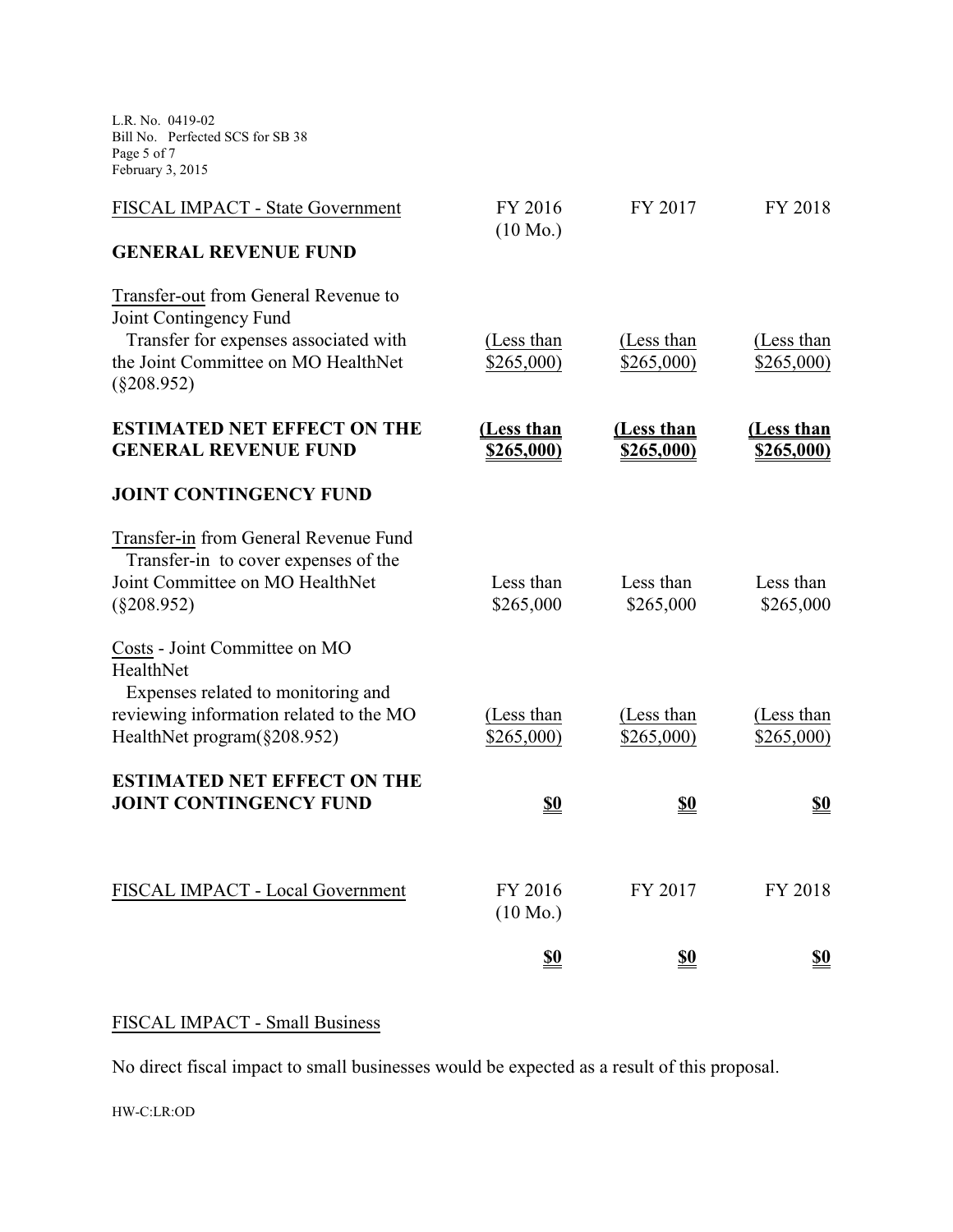L.R. No. 0419-02 Bill No. Perfected SCS for SB 38 Page 6 of 7 February 3, 2015

#### FISCAL DESCRIPTION

This proposal amends the Joint Committee on MO HealthNet to have as its purpose of study the efficacy of the program as well as the resources needed to continue and improve the MO HealthNet program over time. The committee shall receive and obtain information from the departments of Social Services, Mental Health, Health and Senior Services and Elementary and Secondary Education as applicable, regarding the projected budget of the entire MO HealthNet program including projected MO HealthNet enrollment growth, categorized by population and geographic area.

The committee shall meet at least twice a year, shall provide public notice of such meetings thirty days in advance and shall put aside a portion of the meeting for receiving public testimony. The committee is authorized to hire an employee or enter into employment contracts. The compensation of such personnel and the expenses of the committee. The committee may also hire or contract for an executive director to conduct investigations to fulfill the duties of the committee.

This legislation is not federally mandated, would not duplicate any other program and would not require additional capital improvements or rental space.

#### SOURCES OF INFORMATION

Department of Elementary and Secondary Education Department of Health and Senior Services Department of Insurance, Financial Institutions and Professional Registration Department of Mental Health Department of Corrections Department of Social Services Missouri House of Representatives Missouri Office of Prosecution Services Office of State Courts Administrator Missouri Senate Office of State Public Defender

Michey Wilson

HW-C:LR:OD